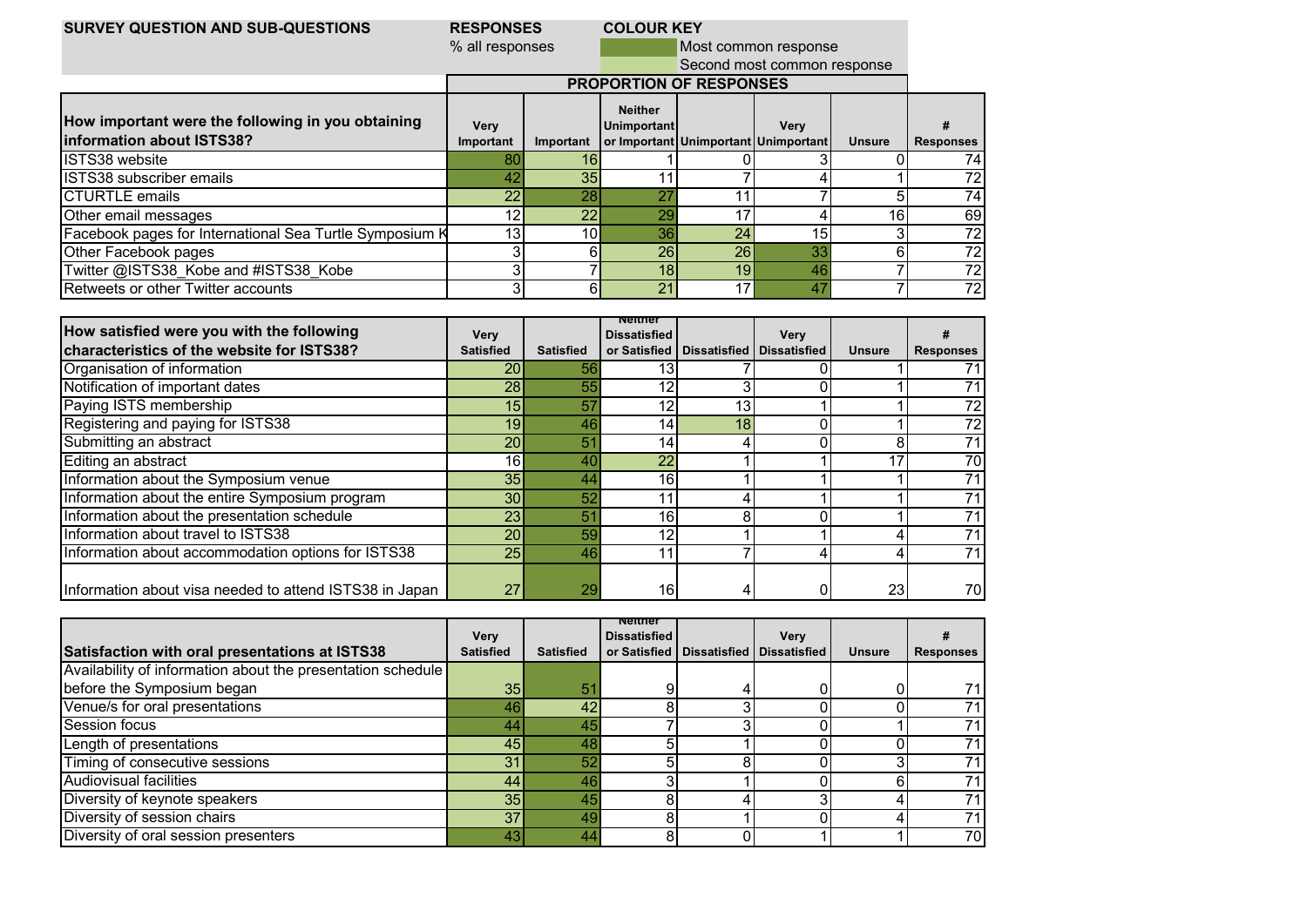|                                                 | <b>Very</b>      |                  | nenner<br><b>Dissatisfied</b> |                                            | Verv |               |                  |
|-------------------------------------------------|------------------|------------------|-------------------------------|--------------------------------------------|------|---------------|------------------|
| Satisfaction with poster session at ISTS38      | <b>Satisfied</b> | <b>Satisfied</b> |                               | or Satisfied   Dissatisfied   Dissatisfied |      | <b>Unsure</b> | <b>Responses</b> |
| Timing of the 'Meet the Author' poster sessions | 19               |                  |                               |                                            |      |               | 64               |
| Organisation of the poster sessions             | 19 <sup>l</sup>  |                  | 161                           |                                            |      |               | 63               |
| Venue of the poster sessions                    | 18               |                  |                               |                                            |      |               | 65               |
| Diversity of poster session presenters          | 33               |                  |                               |                                            |      |               | 64               |

|                                       | <b>Very</b>      |                  | nenner<br><b>Dissatisfied</b> | <b>Verv</b>                                |               |                  |
|---------------------------------------|------------------|------------------|-------------------------------|--------------------------------------------|---------------|------------------|
| Satisfaction with workshops at ISTS38 | <b>Satisfied</b> | <b>Satisfied</b> |                               | or Satisfied   Dissatisfied   Dissatisfied | <b>Unsure</b> | <b>Responses</b> |
| Diversity of workshop themes          |                  | 39               |                               |                                            |               | 54               |
| Cost of the workshop                  | 39               | 30               |                               |                                            |               | 54               |
| Venue of the workshop                 | 33               |                  |                               |                                            |               | 54               |
| Expertise of the workshop organisers  | 50               | 30               |                               |                                            |               | 54               |
| Content of the workshop               |                  | 32               |                               |                                            |               | 53               |
| Workshop date, time, and length       | 33               |                  |                               |                                            |               | 54               |

| <b>Satisfaction with meetings at ISTS38</b> | Very<br><b>Satisfied</b> | <b>Satisfied</b> | nenner<br><b>Dissatisfied</b> | Verv<br>or Satisfied   Dissatisfied   Dissatisfied | <b>Unsure</b> | <b>Responses</b> |
|---------------------------------------------|--------------------------|------------------|-------------------------------|----------------------------------------------------|---------------|------------------|
| Venue of the meeting                        |                          |                  |                               |                                                    |               | 36 I             |
| Organisation of the meeting                 | 23                       |                  |                               |                                                    |               | 35I              |
| Content of the meeting                      | 26                       |                  |                               |                                                    |               | 35 I             |
| Meeting date, time, and length              | 25                       | ЗS               |                               |                                                    |               | 36               |

|                                                   | Very             |                  | neither<br><b>Dissatisfied</b> |                                            | <b>Very</b> |               |                  |
|---------------------------------------------------|------------------|------------------|--------------------------------|--------------------------------------------|-------------|---------------|------------------|
| <b>Satisfaction with welcome social at ISTS38</b> | <b>Satisfied</b> | <b>Satisfied</b> |                                | or Satisfied   Dissatisfied   Dissatisfied |             | <b>Unsure</b> | <b>Responses</b> |
| Cost of attending the opening social              | 23               |                  |                                |                                            |             |               |                  |
| Transport to the opening social                   | 34               |                  |                                |                                            |             |               | 59 <sub>l</sub>  |
| Time of the opening social                        | 32               | 52               |                                |                                            |             |               | 60               |
| Venue of the opening social                       |                  | 39               |                                |                                            |             |               | 61               |
| Value for money of the opening social             | 23               | 36               | 20                             |                                            |             |               | 61               |
| Entertainment provided at the opening social      | 23 <sub>l</sub>  |                  |                                |                                            |             |               | 61               |

|                                           | Verv         |                  | nenner<br><b>Dissatisfied</b> | <b>Very</b>                                |               |                  |
|-------------------------------------------|--------------|------------------|-------------------------------|--------------------------------------------|---------------|------------------|
| Satisfaction with student mixer at ISTS38 | Satisfied    | <b>Satisfied</b> |                               | or Satisfied   Dissatisfied   Dissatisfied | <b>Unsure</b> | <b>Responses</b> |
| Satisfaction                              | $\sim$<br>υu | ັບບ              |                               |                                            | . –           | 24               |

|                                                        |           |                  | nemer               |                                                      |               |                  |
|--------------------------------------------------------|-----------|------------------|---------------------|------------------------------------------------------|---------------|------------------|
|                                                        | Very      |                  | <b>Dissatisfied</b> | <b>Verv</b>                                          |               |                  |
| <b>Satisfaction with Japan Culture Night at ISTS38</b> | Satisfied | <b>Satisfied</b> |                     | <b>Tor Satisfied   Dissatisfied   Dissatisfied  </b> | <b>Unsure</b> | <b>Responses</b> |
| Satisfaction                                           | 68        | 19               |                     |                                                      | JL            | 631              |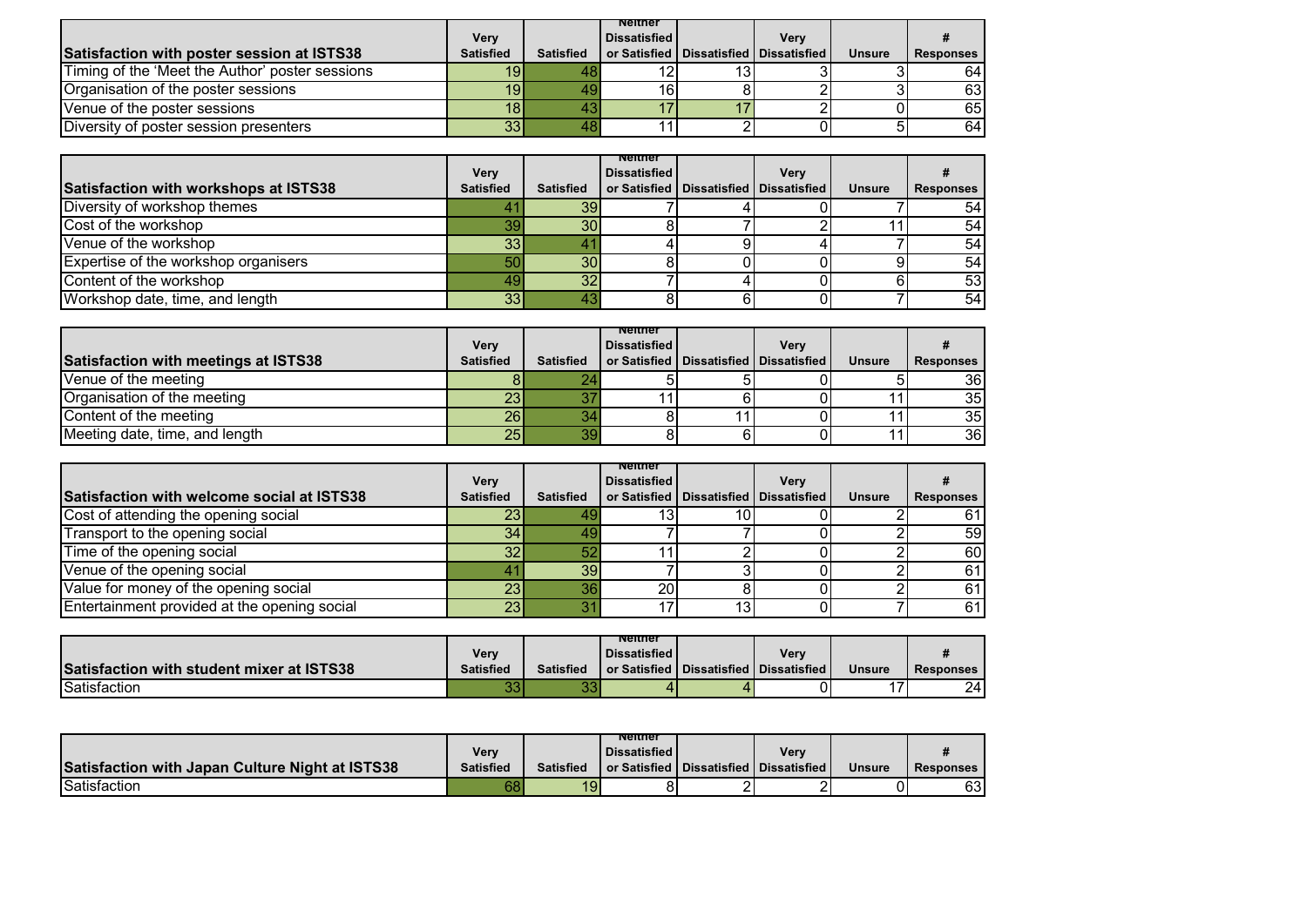| <b>Satisfaction with the Silent Auction at ISTS38</b>   | <b>Very</b><br><b>Satisfied</b> | <b>Satisfied</b> | nenner<br><b>Dissatisfied</b> | Verv<br>or Satisfied   Dissatisfied   Dissatisfied | <b>Unsure</b> | <b>Responses</b> |
|---------------------------------------------------------|---------------------------------|------------------|-------------------------------|----------------------------------------------------|---------------|------------------|
| Venue of the silent auction                             | 28I                             |                  |                               |                                                    |               | 54               |
| Organisation of the silent auction                      | <b>391</b>                      |                  |                               |                                                    |               | 54               |
| Payment and collection process for items you won at the |                                 |                  |                               |                                                    |               |                  |
| silent auction                                          | 39                              |                  |                               |                                                    |               | 51               |

| <b>Satisfaction with the Live Auction at ISTS38</b>     | <b>Very</b><br><b>Satisfied</b> | <b>Satisfied</b> | nenner<br><b>Dissatisfied</b> | <b>Very</b><br>or Satisfied   Dissatisfied   Dissatisfied | <b>Unsure</b> | <b>Responses</b> |
|---------------------------------------------------------|---------------------------------|------------------|-------------------------------|-----------------------------------------------------------|---------------|------------------|
| Venue of the live auction                               | 43                              |                  |                               |                                                           |               | 56               |
| Organisation of the live auction                        |                                 |                  |                               |                                                           |               |                  |
|                                                         | 46                              | 36               |                               |                                                           |               | 56               |
| Activities at the live auction                          |                                 | 39               |                               |                                                           |               | 56               |
| Time of the live auction                                | 43                              | 46               |                               |                                                           |               | 56               |
| Payment and collection process for items you won at the |                                 |                  |                               |                                                           |               |                  |
| live auction                                            | 22                              | 16               | 10                            |                                                           | 14            | 49               |
| Availability and cost of drinks at the live auction     | 36                              | 33               |                               |                                                           |               | 55               |

| <b>Satisfaction with the Business Meeting at ISTS38</b> | <b>Very</b><br><b>Satisfied</b> | <b>Satisfied</b> | nenner<br><b>Dissatisfied</b> |                 | <b>Very</b><br>or Satisfied   Dissatisfied   Dissatisfied | <b>Unsure</b> | <b>Responses</b> |
|---------------------------------------------------------|---------------------------------|------------------|-------------------------------|-----------------|-----------------------------------------------------------|---------------|------------------|
| Announcements about the business meeting                |                                 |                  |                               |                 |                                                           |               |                  |
| before/during the Symposium                             | 16                              | 60               |                               |                 |                                                           |               | 43               |
| Time of the business meeting                            | 20                              | 59               |                               |                 |                                                           |               | 44               |
| Venue of the business meeting                           | 27                              | 59               |                               |                 |                                                           |               | 44               |
| Organisation of the business meeting                    | 23 <sub>1</sub>                 | 43               |                               | 18 <sub>1</sub> |                                                           |               | 44               |
| Information provided from the Board of Directors and    |                                 |                  |                               |                 |                                                           |               |                  |
| others before the business meeting                      | 18                              | 36               | 13 <sub>1</sub>               |                 |                                                           |               | 45               |
| Information provided from the Board of Directors and    |                                 |                  |                               |                 |                                                           |               |                  |
| others during the business meeting                      | 18                              | 41               | 12                            |                 |                                                           |               | 44               |

| Satisfaction with the nominations/voting for ISTS38        | Very<br><b>Satisfied</b> | <b>Satisfied</b> | nenner<br><b>Dissatisfied</b> | <b>Verv</b><br>or Satisfied   Dissatisfied   Dissatisfied | <b>Unsure</b> | <b>Responses</b> |
|------------------------------------------------------------|--------------------------|------------------|-------------------------------|-----------------------------------------------------------|---------------|------------------|
| Information provided about the function of each officer on |                          |                  |                               |                                                           |               |                  |
| the ISTS38 website                                         | 36                       | 57               |                               |                                                           |               | 53 <sub>l</sub>  |
| Process for submitting nominations                         | 38                       |                  |                               |                                                           |               | 52               |
| Ease of the online voting procedure                        | 43                       |                  |                               |                                                           |               | 53               |

| Satisfaction with the closing banquet for ISTS38 | Very<br><b>Satisfied</b> | <b>Satisfied</b> | nenner<br><b>Dissatisfied</b> |                 | <b>Very</b><br>or Satisfied   Dissatisfied   Dissatisfied | <b>Unsure</b> | <b>Responses</b> |
|--------------------------------------------------|--------------------------|------------------|-------------------------------|-----------------|-----------------------------------------------------------|---------------|------------------|
| Cost of attending the closing banquet            |                          |                  |                               | 281             |                                                           |               | 53 <sub>l</sub>  |
| Time of the closing banquet                      | 21                       |                  |                               |                 |                                                           |               | 53               |
| Venue of the closing banquet                     | 30 <sub>l</sub>          |                  |                               |                 |                                                           |               | 53               |
| Program of the closing banquet                   | 19 <sup>1</sup>          |                  |                               | 15.             |                                                           |               | 52               |
| Availability of food at the closing banquet      |                          |                  |                               | 36 <sup>1</sup> |                                                           |               | 53               |
| Cost of drinks at the closing banquet            |                          |                  |                               | 15I             | 15                                                        |               | 53               |
| Entertainment provided at the closing banquet    |                          | 30               |                               | 19              |                                                           |               | 53               |